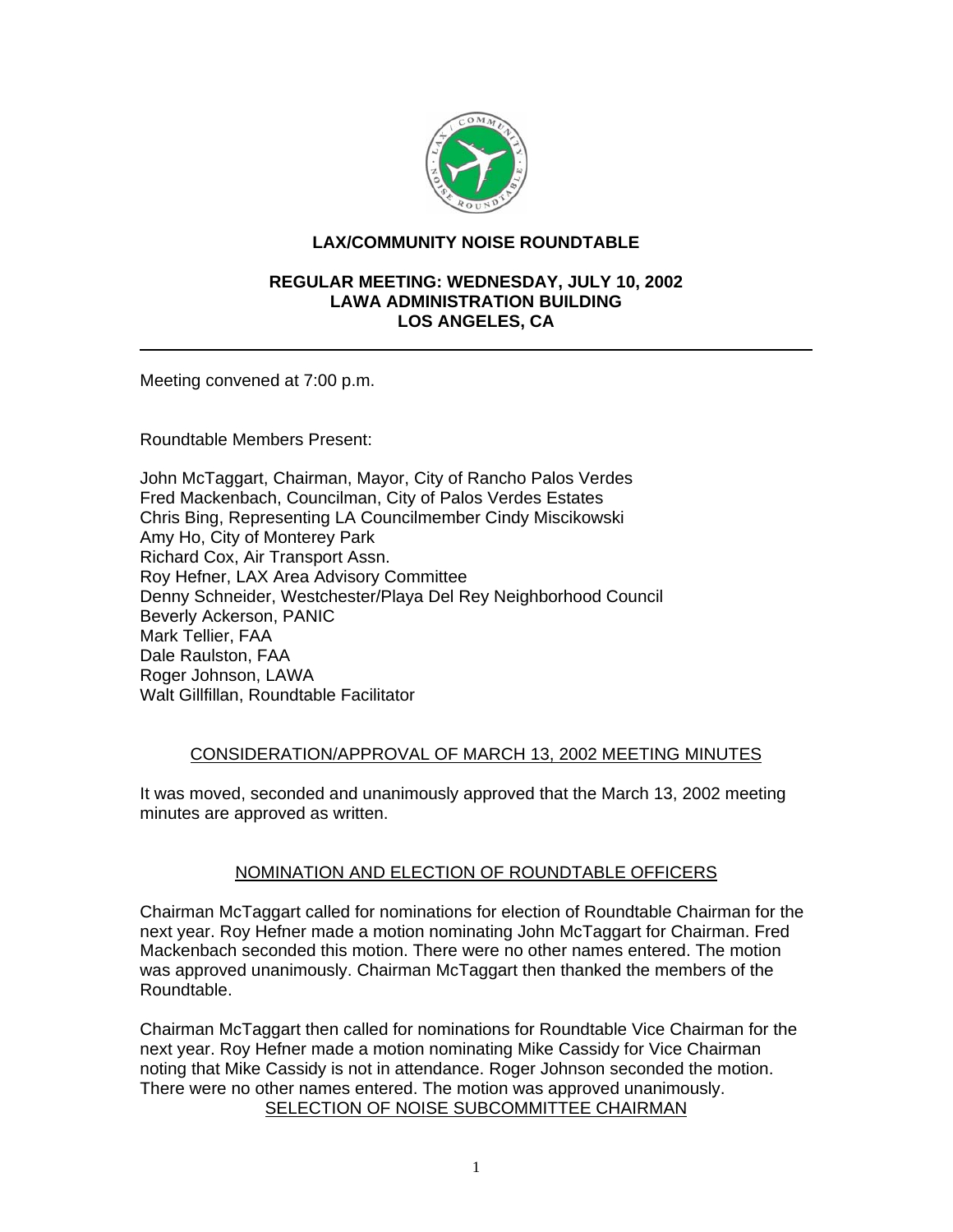There was a discussion of Roy Hefner's previous resignation as Noise Subcommittee Chairman. Chairman McTaggart stated he never accepted the resignation and he has been serving as Noise Subcommittee Chair all along.

Denny Schneider nominated Roy Hefner to continue serving as Noise Subcommittee Chairman. Fred Mackenbach seconded this motion. There were no other names entered. The Roundtable unanimously selected, and Roy Hefner accepted, the position of Noise Subcommittee Chairman.

### ROUNDTABLE MEMBER DISCUSSION

Denny Schneider raised the issue of LAX expansion and believes the Roundtable should take on the task of evaluating the noise impacts of Mayor Hahn's new Master Plan safety and security alternative. Roger Johnson stated that the Roundtable was not established as a Master Plan review committee, and inquired what the Roundtable would be doing outside the EIR/EIS process. He also stated that there is a conflict of interest in using LAWA staff and funds since it is LAWA doing the EIR. Denny stated that the Roundtable should make recommendations on the Master Plan from a noise standpoint. Mark Tellier stated that the SFO Roundtable is facing a similar dilemma with that airport's Master Plan and its EIR/EIS process. Richard Cox stated that the ATA's review of the new alternative is being done by their staff in Washington, D.C., and currently there isn't enough detail to do an adequate review yet. Roy Hefner stated that he had spoken with Mayor Hahn and with Viet Tran in the Mayor's office and that they wanted to have a representative come to the Roundtable and make a presentation regarding the new alternative. Roy Hefner made a motion to invite Mayor Hahn, or his designee, to attend the September Roundtable meeting and make a presentation on LAX Master Plan Alternative D. Denny Schneider seconded the motion. The motion was approved unanimously with Roger Johnson for LAWA abstaining.

Roy Hefner commented on the meeting minutes being two meetings behind. He stated that the Roundtable should get the minutes of the previous meeting in a timely manner while the memory of the meeting is fresh.

Walt Gilfillan discussed the draft letter to FAA Regional Administrator Bill Withycombe requesting formal action by the FAA to implement the first series of Workplan recommendations by the Flight Track Data Subcommittee. This letter is the first formal action coming from the Roundtable Workplan. These requests include minimizing missed approaches & go-arounds over El Segundo, make it a high priority to establish an R-Nav procedure for the LOOP TWO departure, and raising the altitudes of the BASET TWO and REEDR THREE arrival procedures. Roger Johnson asked Mark Tellier to report on the status of implementing the Loop R-Nav overlay procedure. Mr. Tellier stated that it is on track, but a possible resolvable complication regarding airspace issues has been recently discovered, but it shouldn't delay implementation more than one publishing cycle. Other than that, it is on track and going through the FAA's procedures. In addition, it is probably categorically excluded from environmental review since it is replacing an existing procedure. He also stated it has been bumped up to the to the top of the FAA's priority scheme.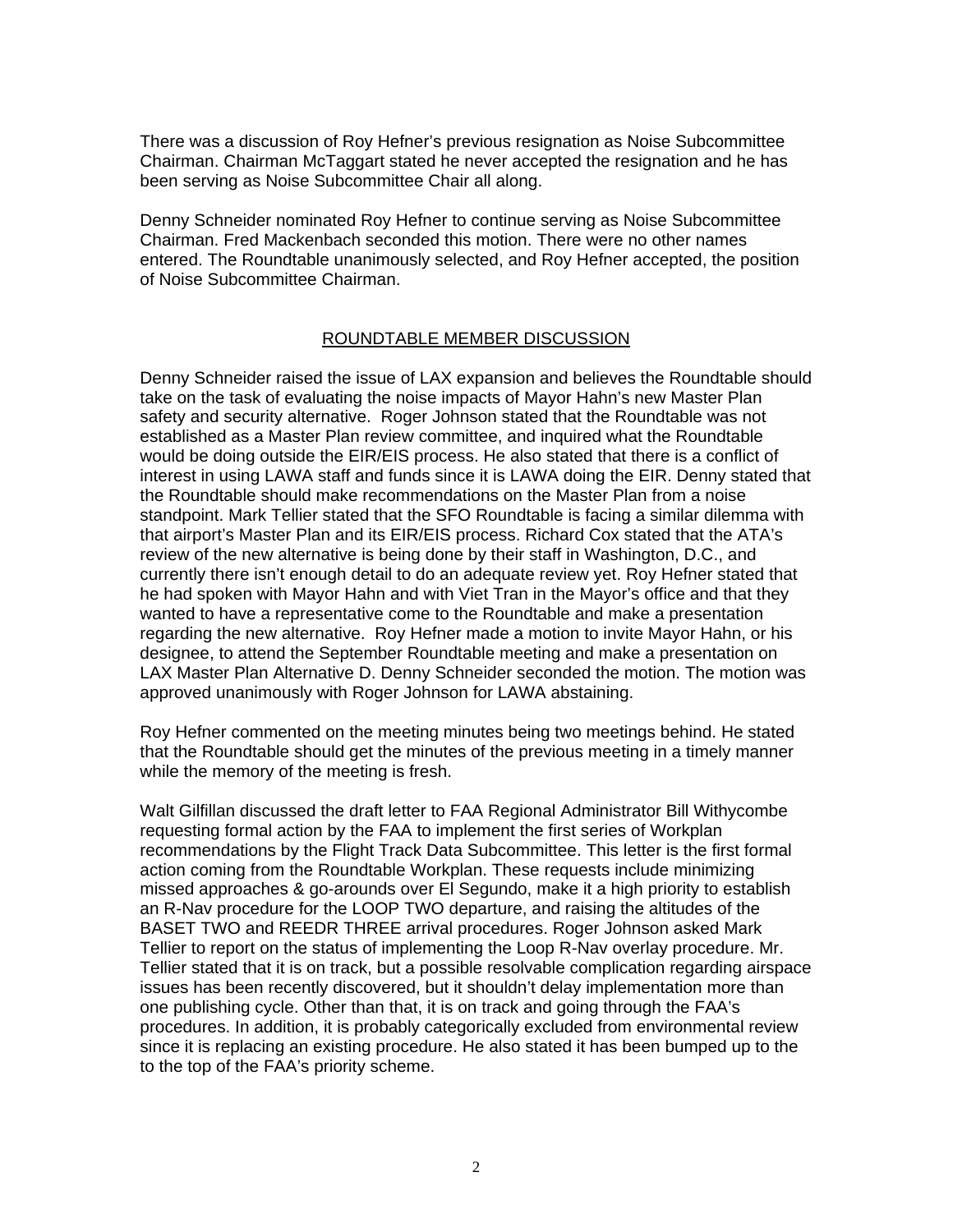There was a discussion regarding the letter to LAWA Executive Director Lydia Kennard requesting LAWA's assistance in getting representatives of the airlines that are making 50% of the east departures during Over-Ocean Operations (OOO) to attend the next Roundtable meeting to explain why these departures are necessary. Roger Johnson stated that Mr. Paul Green, LAWA's COO and acting Executive Director will be mailing out the letter either this week or next week to the Presidents/CEO's of the top five airlines inviting the Chief Pilots and Vice President of Air Operations of the airlines to attend the September Roundtable meeting. Roger Johnson mentioned that the LA City Attorney is currently reviewing a Request for Proposals (RFP) to hire a consultant to do a Part 161 study that would, if approved by the FAA, allow LAWA to prohibit the east departures when LAX is in OOO or when it remains in West Ops during OOO hours. Mr. Johnson stated that he has had some informal discussions with FAA headquarters and they are looking for a reasonable Part 161 study that they could support.

Roy Hefner restated his request to have Sandy Fidell give the presentation he made to the Noise Subcommittee in August 2001 to the full Roundtable. Roger Johnson stated that it is a matter of cost that has kept Mr. Fidell from being reinvited to give his presentation.

Roger Johnson commented on the recent landmark California Appeals Court decision that threw out the 65 dB CNEL as the sole metric in establishing noise impacts for airports in CEQA environmental documents. The case, Keep Berkeley Jets Over the Bay vs. the Port of Oakland, requires Oakland International Airport use a single event noise metric in evaluating environmental impacts of their master plan.

Roy Hefner commented on AB2333 stating that the bill has been amended several times and is now a worthless document.

Roy Hefner commented on the monthly Noise Complaint Report put out by LAWA Environmental Management Division. He was inquiring into the changes that were previously requested by the Noise Subcommittee regarding having specific information on the complaints as well as the general summary.

Denny Schneider inquired as to what the FAA considers to be a reportable incident. This arose from John Travolta's B-707 overflight of Manchester Square on June  $17<sup>th</sup>$  when he had to change runways on approach to LAX. Mr. Harry Rose of Osage Park described the incident. Mark Tellier replied that a reportable incident to the FAA could cover a broad range of issues from FAA personnel issues to something involving air traffic control. He also described the FAA's Quality Assurance Review procedure that covers any area of occurrence that does not trigger a formal investigation.

Roger Johnson commented on Denny Schneider's use of a self-made business card that say LAX Noise Roundtable on them with an American Flag emblem, and not the Roundtable Logo. He further stated that this card could cause confusion, and if the Roundtable members want business cards they should be consistent and use the official logo. John McTaggart said it should be agendized in a future meeting.